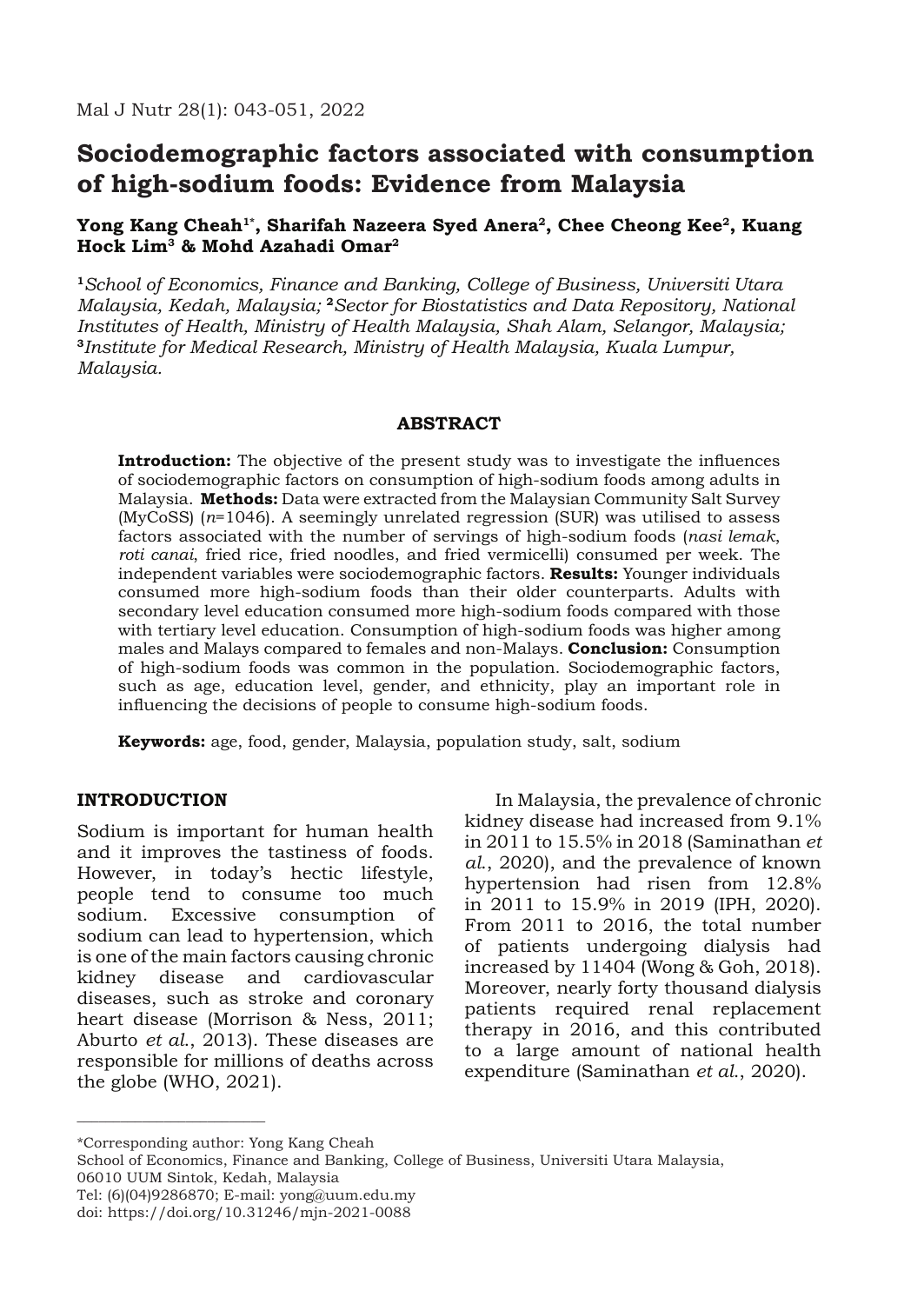Despite the negative impacts of excessive sodium intake on health, the consumption of high-sodium foods among Malaysian adults remains very high (IPH, 2019). On average, a Malaysian adult consumes about 3.17 grams of sodium per day, which is 1.17 grams higher compared to the amount recommended by the World Health Organization (IPH, 2019). Only 55.4% of Malaysian adults control their intake of sodium regularly, while approximately 47.7% have the habit of adding excessive salt to foods (IPH, 2019).

The objective of the present study was to examine the influences of sociodemographic factors on consumption of high-sodium foods among adults in Malaysia. To our knowledge, the present study was the first to use a rigorous methodological approach to explore this topic. With our findings, we were able to understand which group of population consumed more or less high-sodium foods. Thereby, a more effective policy directed towards reducing sodium intake in the Malaysian population can be formulated.

## **METHODS**

## **Data**

The present study conducted secondary analyses on data from the Malaysian Community Salt Survey (MyCoSS) (IPH, 2019). The survey period was between October 2017 and March 2018. A stratified cluster sampling approach was adopted in order to ensure that the collected data were nationally representative. Sample size was determined based on the number of populations in each of the states in Malaysia. In the first stage of sampling, Enumeration Blocks (EBs) were selected. Then, living quarters (LQs) were chosen in each selected EB using random probability sampling. Lastly, only one of the eligible household members in the selected LQs was surveyed. Inclusion criteria were individuals aged 18 years and above across genders and ethnicities. Validated and pre-tested structured questionnaires were used by trained staffs to interview the respondents (faceto-face) (IPH, 2019). The respondents were asked to report their daily and weekly intake of foods with high sodium content (≥0.1 gram sodium per serving). A total of 104 high-sodium foods accompanied by images were presented in order to assist the respondents in answering the questionnaire. The survey found that fried vegetables, wholemeal bread, omelette, fried chicken with spice, fried rice, *nasi lemak*, *roti canai*, fried vermicelli, fried noodles, and chicken curry were the top ten high-sodium foods most consumed by Malaysian adults. Written consent was obtained from the respondents prior to the interview. Ethical approval was sought from the Medical Research and Ethics Committee, Ministry of Health Malaysia (NMRR-17-423-34969). The permission to use MyCoSS for secondary analyses and to publish this research article was given by the Ministry of Health Malaysia. Data use agreement was duly signed by the authors and the Ministry of Health Malaysia.

## **Variables**

Consumption of high-sodium foods was used as the dependent variable. Its value was measured as number of servings consumed in a week. The high-sodium foods examined in the present study were *nasi lemak* (fragrant rice cooked with coconut milk and *pandan* leaf), *roti canai* (fried unleavened bread), fried rice, fried noodles, and fried vermicelli. These five food items are the most common, calorie-dense and unhealthy foods frequently consumed by Malaysian adults of all ethnicities. Based on the Food Frequency Questionnaire (FFQ), these food items were identified as five of the top ten high-sodium foods most consumed by Malaysians (IPH, 2019). According to the FFQ, the means of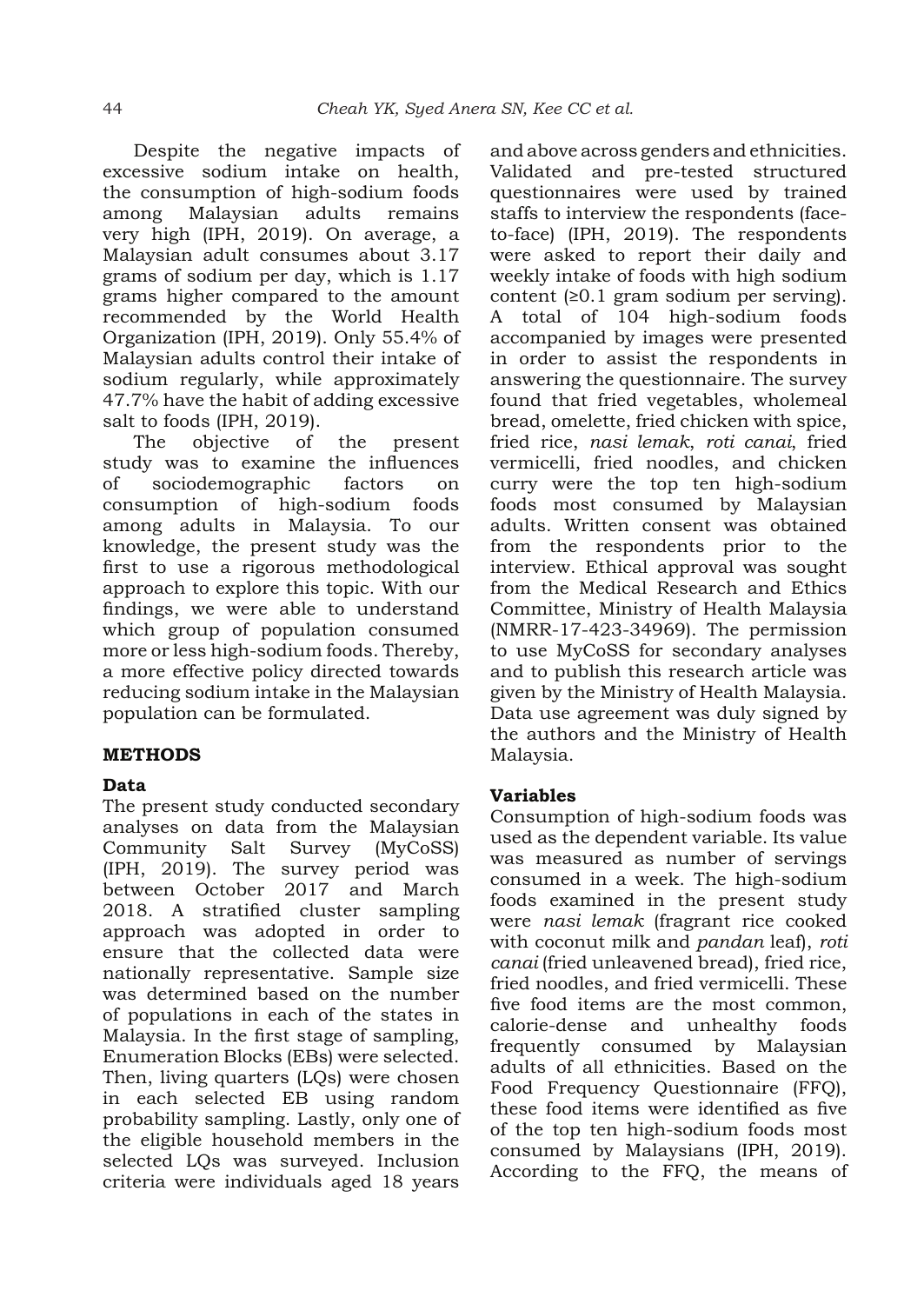sodium intake for *nasi lemak*, *roti canai*, fried rice, fried noodles, and fried vermicelli were 88mg/day, 99.3mg/day, 95.4mg/day, 82.8mg/day, and 53.7mg/ day, respectively. Not all high-sodium foods found in the MyCoSS, including the top five, were assessed in the present study because some of them, such as fried vegetables, wholemeal bread, and omelette, are somewhat healthier and less energy-dense compared with others.

Sociodemographic characteristics were used as independent variables. They were selected in light of the findings from previous studies (Sarmugam, Worsley & Wang, 2013; Mestral *et al*., 2017; Miyagawa *et al*., 2018; Souza, Lima & Horta, 2019). Age was categorised into six categories (18-24, 25-34, 35-44, 35- 54, 55-64, and ≥65 years), while monthly individual income [in Ringgit Malaysia (RM)] was grouped into five categories (≤RM999, RM1000-1999, RM2000- 2999, RM3000-3999, and ≥RM4000). Education level was categorised as no formal, primary, secondary, and tertiary. Ethnic variable was categorised into four groups [Malay, Chinese, Indian, and other ethnicities (Others)]. Employment status was grouped into employed and unemployed (e.g., retirees, housewives and students). Marital status comprised three categories: married, divorced/ widowed, and single. Household locality was categorised as urban and rural areas.

# **Statistical analyses**

\_\_\_\_\_\_\_\_\_\_\_\_\_\_\_\_\_\_\_\_\_\_\_\_\_\_

A total of 1046 respondents were used for statistical analyses. The present study used a seemingly unrelated regression (SUR), i.e., a linear system of equations, to analyse consumption of each high-sodium food. $1$  The regression was estimated using feasible generalised least squares. In general, consumption models, such as the model developed in the present study, may consist of several equations because consumers may consume a number of related goods in a given period of time. Hence, the errors of equation could be correlated, and the use of ordinary least-squares linear regression to estimate each equation separately was inappropriate because it assumed that the errors were independent of one another. As such, a SUR that allowed errors in all the equations to be correlated must be used for jointly estimating the equations. Given that the present study had five dependent variables (*nasi lemak*, *roti canai*, fried rice, fried noodles, fried vermicelli), there were therefore five equations in the SUR. The residuals between these equations were expected to be correlated. This was because the same unobservable factors, such as health variables, that affected consumption of *nasi lemak*, may also affect consumption of *roti canai*, fried rice, fried noodles, and fried vermicelli. For example, individuals with heart diseases tend to consume less *nasi lemak*, and may also consume less *roti canai*, fried rice, fried noodles, and fried vermicelli than those without heart diseases because they are more aware of their health. Therefore, using a separate linear regression for each dependent variable may seem inappropriate. In order to confirm that the residuals between these five equations were correlated, we computed the correlation matrix of residuals and performed the Breusch-Pagan test of independence. Specifically, Breusch & Pagan (1980) used Lagrange multiplier to test whether residuals of two or more equations were uncorrelated, which was the null hypothesis of the Breusch-Pagan test. The 5% level of significance was selected. The Stata statistical software was used to perform all the analyses.

<sup>1</sup> Stata example dataset: use https://www.stata-press.com/data/r16/auto. Stata command: sureg (price foreign length) (weight foreign length), corr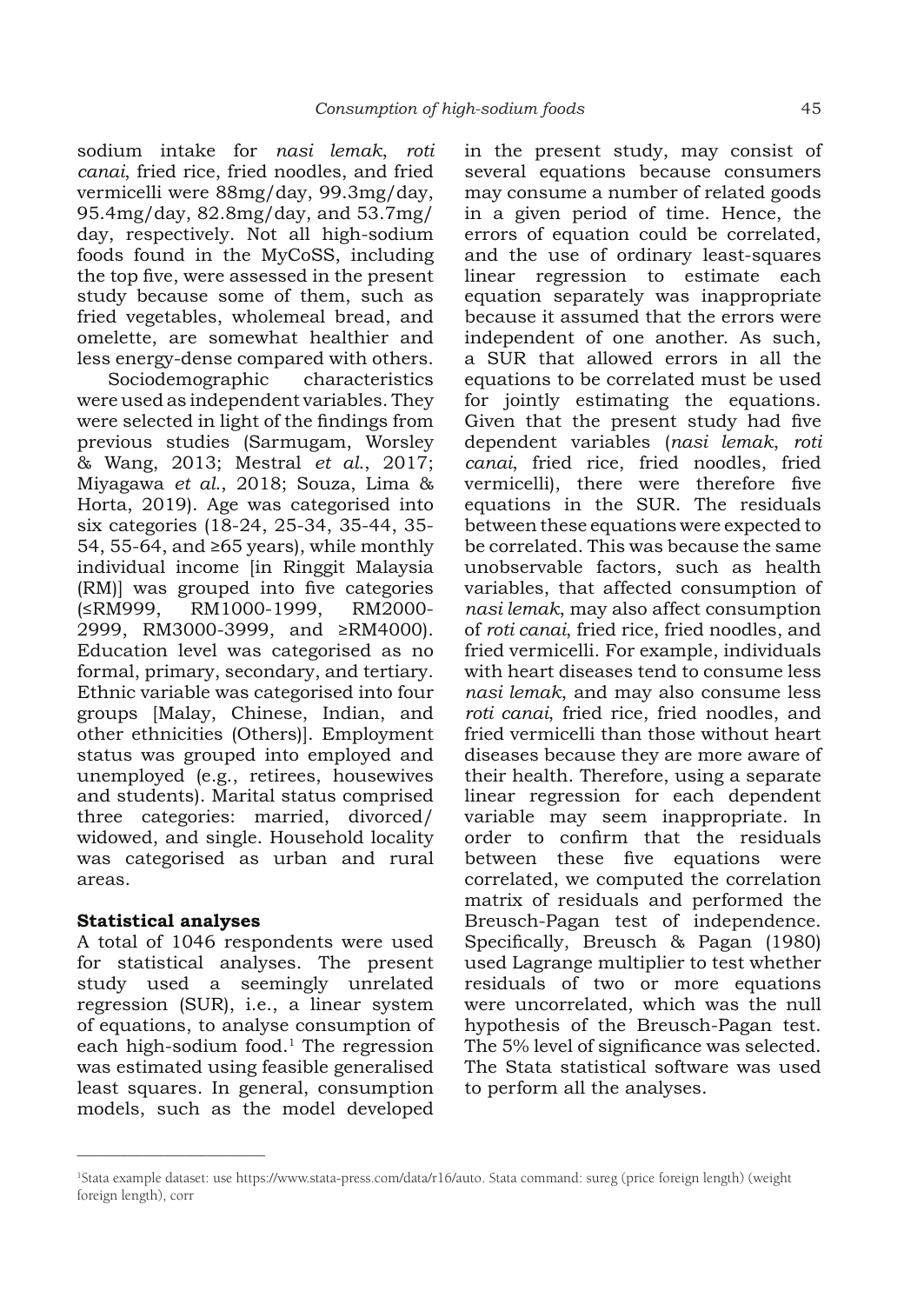# **RESULTS**

Results of the Breusch-Pagan test supported the use of SUR as the residuals were significantly correlated with each other. Individuals aged 18-24, 25-34, and 35-44 years consumed 0.442-0.751 and 0.386-1.217 servings more *nasi lemak* and fried rice, respectively, than those aged ≥65 years. Having secondary level education instead of tertiary level education increased the consumption of *nasi lemak* and fried noodles by 0.279 and 0.164 servings, respectively. Males consumed 0.264, 0.760, and 0.132 servings more *nasi lemak*, *roti canai*, and fried noodles, respectively, relative to females. Chinese and Others (other ethnicities) consumed 0.537-0.676, 0.703-0.738, and 0.376-0.737 servings less *nasi lemak*, *roti canai*, and fried rice, respectively, than Malays. While Indians consumed 0.450 serving less fried rice than Malays, they consumed 0.311 serving more fried vermicelli (Table 1 & 2).

# **DISCUSSION**

Using data from the MyCoSS, we found that age, education level, gender, and ethnicity were significantly associated with the consumption of high-sodium foods. Surprisingly, however, there were no income, employment status, marital status, and household locality differences in the consumption of highsodium foods. This implied that not all sociodemographic factors play an important role in affecting the decisions of people to consume high-sodium foods.

Findings of the present study showed that younger individuals consumed more high-sodium foods than older individuals, which lent support to previous studies that age was inversely associated with sodium intake (Sarmugam *et al*., 2013; Souza *et al*., 2019). Similar findings were also shared by Abdul Aziz *et al.* (2021) and Salleh *et al*. (2021), who found that young adults consumed more sodium compared to the elderly. This is simply because older people are more aware of their health and tend to eat more home-cooked foods than their younger peers (Souza *et al*., 2019; Abdul Aziz *et al.*, 2021; Salleh *et al*., 2021).

As past studies suggested, education improves health awareness and socioeconomic status, thus reducing sodium intake (Mestral *et al*., 2017; Miyagawa *et al*., 2018). This is especially true if healthy foods are expensive. However, our findings did not show a strong relationship between education level and consumption of high-sodium foods as the differences in consumption between tertiary and primary level education were insignificant. It appeared that only secondary level education was related to an increased consumption of highsodium foods. However, interestingly, findings of Salleh *et al*. (2021) suggested otherwise; well-educated people consumed more sodium than less educated people because they have less time for cooking and ate more foodaway-from-home.

Previous studies have found that men consumed more sodium than women (Meneton *et al*., 2009; Sarmugam *et al*., 2013; Souza *et al*., 2019). Two Malaysian studies also suggested men to have a higher intake of sodium than women (Abdul Aziz *et al.*, 2021; Salleh *et al*., 2021). Similar finding was evidenced in the present study, which showed that the consumption of high-sodium foods was higher among males than females. A plausible explanation for this outcome is that women are more concerned about their diet compared to men and consequently, more likely to opt for healthy foods (Souza *et al*., 2019; Abdul Aziz *et al.*, 2021; Salleh *et al*., 2021). Moreover, men in general, tend to eat more foods than women because of different physical structure (Abdul Aziz *et al.*, 2021).

The present study offered an important finding that there were ethnic differences in the consumption of high-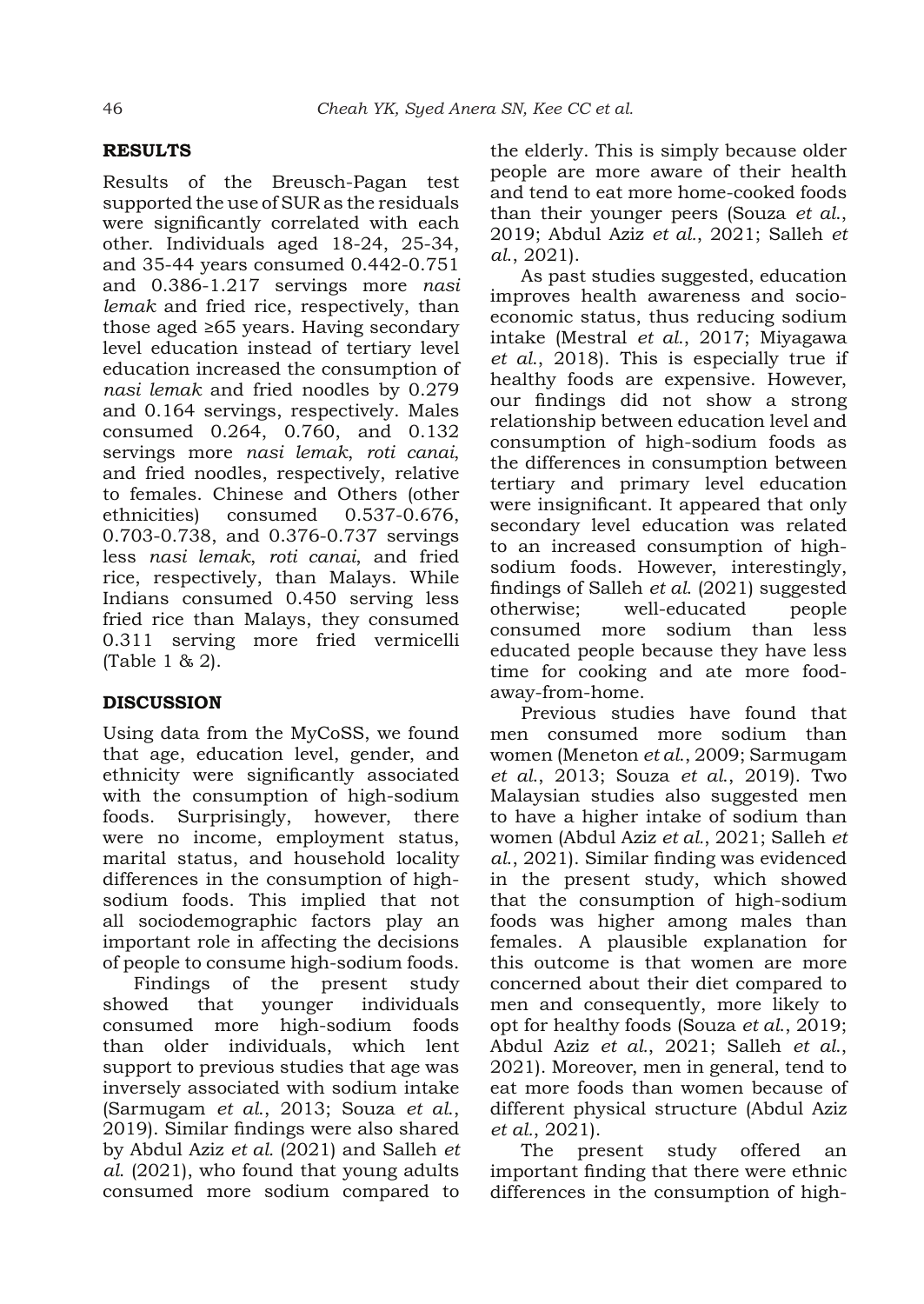| Variables        | as a Beochpare statistics of appendent and mappendent randsles (it 1010)<br>Mean/Frequency | Standard deviation/Percent |
|------------------|--------------------------------------------------------------------------------------------|----------------------------|
| Dependent        |                                                                                            |                            |
| Nasi lemak       | 0.8                                                                                        | 1.5                        |
| Roti canai       | 0.8                                                                                        | 1.5                        |
| Fried rice       | 1.0                                                                                        | 1.7                        |
| Fried noodles    | 0.5                                                                                        | 1.0                        |
| Fried vermicelli | 0.5                                                                                        | 1.0                        |
| Independent      |                                                                                            |                            |
| Age (years)      |                                                                                            |                            |
| 18-24            | 77                                                                                         | 7.4                        |
| 25-34            | 155                                                                                        | 14.8                       |
| 35-44            | 176                                                                                        | 16.8                       |
| 45-54            | 215                                                                                        | 20.6                       |
| 55-64            | 244                                                                                        | 23.3                       |
| $\geq 65$        | 179                                                                                        | 17.1                       |
| Income (RM)      |                                                                                            |                            |
| ≤999             | 557                                                                                        | 53.3                       |
| 1000-1999        | 234                                                                                        | 22.4                       |
| 2000-2999        | 98                                                                                         | 9.4                        |
| 3000-3999        | 63                                                                                         | 6.0                        |
| ≥4000            | 94                                                                                         | 9.0                        |
| Education        |                                                                                            |                            |
| No formal        | 96                                                                                         | 9.2                        |
| Primary          | 220                                                                                        | 21.0                       |
| Secondary        | 502                                                                                        | 48.0                       |
| Tertiary         | 228                                                                                        | 21.1                       |
| Gender           |                                                                                            |                            |
| Male             | 428                                                                                        | 40.9                       |
| Female           | 618                                                                                        | 59.1                       |
| Ethnicity        |                                                                                            |                            |
| Malay            | 662                                                                                        | 63.3                       |
| Chinese          | 115                                                                                        | 11.0                       |
| Indian           | 63                                                                                         | $\sqrt{6}$                 |
| Others           | 206                                                                                        | 19.7                       |
| Employment       |                                                                                            |                            |
| Employed         | 549                                                                                        | 52.5                       |
| Unemployed       | 497                                                                                        | 47.5                       |
| Marital status   |                                                                                            |                            |
| Married          | 760                                                                                        | 72.7                       |
| Divorced/widowed | 153                                                                                        | 14.6                       |
| Single           | 133                                                                                        | 12.7                       |
| Locality         |                                                                                            |                            |
| Urban            | 433                                                                                        | 41.4                       |
| Rural            | 613                                                                                        | 58.6                       |

**Table 1.** Descriptive statistics of dependent and independent variables (*n*=1046)

Note: For dependent variables, the values refer to mean and standard deviation. For independent variables, the values refer to frequency and percent. Source: MyCoSS (IPH, 2019)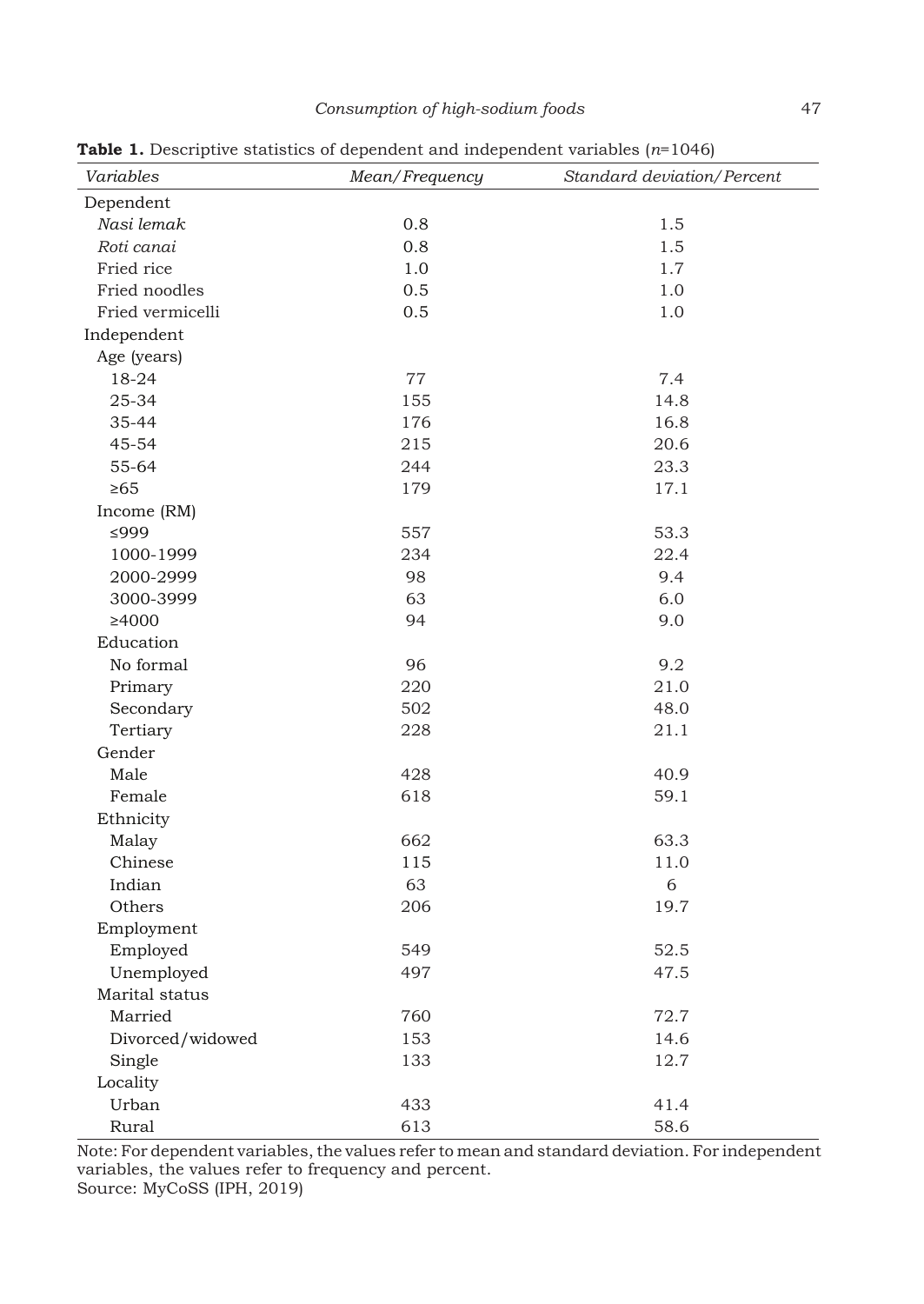| Variables   |           |           |           |          | Nasi Lemak Roti canai Fried rice Fried noodles Fried vermicelli |
|-------------|-----------|-----------|-----------|----------|-----------------------------------------------------------------|
| Constant    | 0.332     | $0.649*$  | 0.572     | 0.348    | $0.805*$                                                        |
|             | (0.296)   | (0.298)   | (0.334)   | (0.206)  | (0.195)                                                         |
| Age (years) |           |           |           |          |                                                                 |
| 18-24       | $0.751*$  | 0.111     | $1.217*$  | 0.140    | $-0.237$                                                        |
|             | (0.248)   | (0.250)   | (0.280)   | (0.172)  | (0.163)                                                         |
| 25-34       | $0.611*$  | 0.270     | $0.816*$  | 0.139    | $-0.115$                                                        |
|             | (0.187)   | (0.188)   | (0.211)   | (0.130)  | (0.123)                                                         |
| 35-44       | $0.442*$  | 0.098     | $0.386*$  | 0.085    | $-0.050$                                                        |
|             | (0.174)   | (0.175)   | (0.197)   | (0.121)  | (0.115)                                                         |
| 45-54       | 0.201     | 0.083     | 0.271     | 0.045    | $-0.035$                                                        |
|             | (0.164)   | (0.165)   | (0.185)   | (0.114)  | (0.108)                                                         |
| 55-64       | 0.108     | 0.004     | $-0.057$  | 0.039    | 0.039                                                           |
|             | (0.147)   | (0.148)   | (0.166)   | (0.102)  | (0.097)                                                         |
| $\geq 65$   | Ref.      | Ref.      | Ref.      | Ref.     | Ref.                                                            |
| Income (RM) |           |           |           |          |                                                                 |
| ≤999        | $-0.189$  | $-0.261$  | $-0.079$  | $-0.164$ | $-0.105$                                                        |
|             | (0.190)   | (0.191)   | (0.215)   | (0.132)  | (0.125)                                                         |
| 1000-1999   | $-0.206$  | $-0.213$  | $-0.117$  | $-0.186$ | $-0.145$                                                        |
|             | (0.190)   | (0.192)   | (0.215)   | (0.132)  | (0.125)                                                         |
| 2000-2999   | $-0.344$  | 0.021     | 0.113     | $-0.101$ | 0.019                                                           |
|             | (0.212)   | (0.214)   | (0.240)   | (0.148)  | (0.140)                                                         |
| 3000-3999   | $-0.071$  | $-0.142$  | $-0.378$  | $-0.316$ | $-0.190$                                                        |
|             | (0.235)   | (0.237)   | (0.266)   | (0.164)  | (0.155)                                                         |
| ≥4000       | Ref.      | Ref.      | Ref.      | Ref.     | Ref.                                                            |
| Education   |           |           |           |          |                                                                 |
| No formal   | 0.211     | $-0.068$  | $-0.079$  | 0.136    | $-0.105$                                                        |
|             | (0.202)   | (0.204)   | (0.229)   | (0.141)  | (0.133)                                                         |
| Primary     | 0.191     | 0.026     | 0.320     | 0.142    | $-0.072$                                                        |
|             | (0.161)   | (0.163)   | (0.183)   | (0.112)  | (0.106)                                                         |
| Secondary   | $0.279*$  | 0.086     | 0.110     | $0.164*$ | $-0.057$                                                        |
|             | (0.127)   | (0.128)   | (0.144)   | (0.089)  | (0.084)                                                         |
| Tertiary    | Ref.      | Ref.      | Ref.      | Ref.     | Ref.                                                            |
| Gender      |           |           |           |          |                                                                 |
| Male        | $0.264*$  | $0.760*$  | 0.116     | $0.132*$ | $-0.074$                                                        |
|             | (0.103)   | (0.103)   | (0.116)   | (0.071)  | (0.068)                                                         |
| Female      | Ref.      | Ref.      | Ref.      | Ref.     | Ref.                                                            |
| Ethnicity   |           |           |           |          |                                                                 |
| Malay       | Ref.      | Ref.      | Ref.      | Ref.     | Ref.                                                            |
| Chinese     | $-0.537*$ | $-0.703*$ | $-0.737*$ | $-0.036$ | 0.072                                                           |
|             | (0.147)   | (0.148)   | (0.166)   | (0.102)  | (0.097)                                                         |
| Indian      | $-0.296$  | $-0.242$  | $-0.450*$ | $-0.018$ | $0.311*$                                                        |
|             | (0.191)   | (0.193)   | (0.216)   | (0.133)  | (0.126)                                                         |
| Others      | $-0.676*$ | $-0.738*$ | $-0.376*$ | $0.369*$ | $-0.078$                                                        |
|             | (0.118)   | (0.119)   | (0.133)   | (0.102)  | (0.078)                                                         |

**Table 2.** Estimated SUR models for consumption of *nasi lemak*, *roti canai*, fried rice, fried noodles, and fried vermicelli (*n*=1046)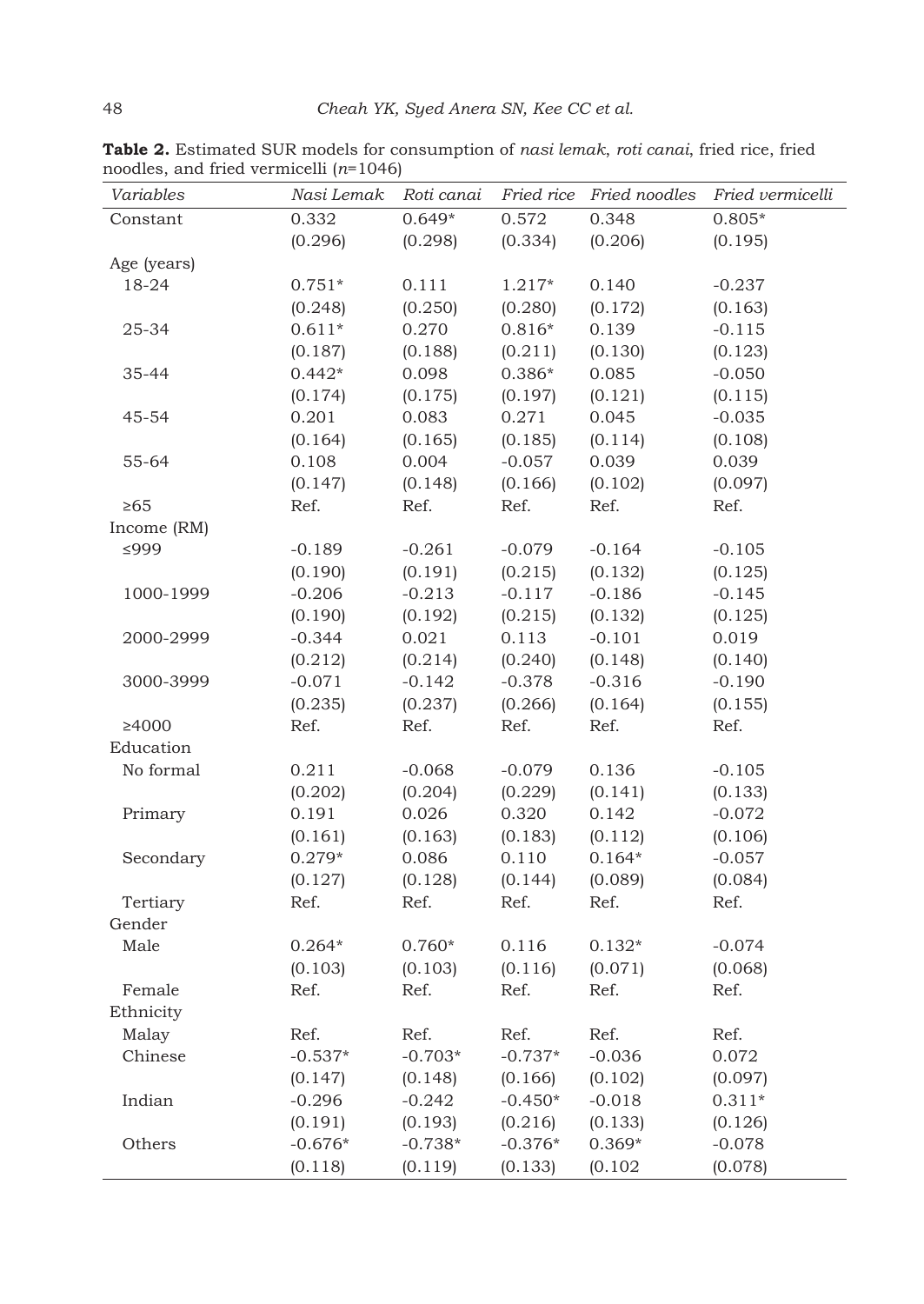| Variables                | Nasi Lemak | Roti canai |          | Fried rice Fried noodles | Fried vermicelli |
|--------------------------|------------|------------|----------|--------------------------|------------------|
| Employment               |            |            |          |                          |                  |
| Employed                 | 0.130      | $-0.006$   | $-0.119$ | 0.016                    | 0.041            |
|                          | (0.111)    | (0.112)    | (0.125)  | (0.077)                  | (0.073)          |
| Unemployed               | Ref.       | Ref.       | Ref.     | Ref.                     | Ref.             |
| Marital status           |            |            |          |                          |                  |
| Married                  | 0.229      | 0.148      | 0.318    | 0.020                    | $-0.104$         |
|                          | (0.168)    | (0.170)    | (0.190)  | (0.117)                  | (0.111)          |
| Divorced/widowed         | 0.113      | 0.121      | 0.349    | 0.125                    | $-0.169$         |
|                          | (0.212)    | (0.214)    | (0.240)  | (0.148)                  | (0.140)          |
| Single                   | Ref.       | Ref.       | Ref.     | Ref.                     | Ref.             |
| Locality                 |            |            |          |                          |                  |
| Urban                    | 0.024      | 0.003      | $-0.004$ | 0.010                    | 0.019            |
|                          | (0.095)    | (0.096)    | (0.107)  | (0.066)                  | (0.063)          |
| Rural                    | Ref.       | Ref.       | Ref.     | Ref.                     | Ref.             |
| $Chi$ -squared $\dagger$ | 221.988*   |            |          |                          |                  |

**Table 2.** Estimated SUR models for consumption of *nasi lemak*, *roti canai*, fried rice, fried noodles, and fried vermicelli (*n*=1046) [Cont'd]

Note: The values refer to Beta coefficients and are interpreted as number of servings consumed in a week. Standard errors are shown in parentheses. Ref. refers to reference category. \**p*<0.05

† Breusch-Pagan test of independence between the residuals. Since there are five equations in SUR (five dependent variables), five columns for the food items are presented separately. Source: MyCoSS (IPH, 2019)

sodium foods. The study by Salleh *et al*. (2021) also found ethnic variations in sodium intake because different ethnicities have different dietary practices. Our finding led to a conclusion that cultural factor plays an important role in dietary behaviour. Culture could be seen as a mediator for ethnicity and food consumption. An in-depth qualitative study is therefore needed to supplement a better understanding of the independent effects of culture and ethnicity on the demand for high-sodium foods.

Although an evaluation of food policy is not within the scope of the present study, some policy implications of our findings are noteworthy. Firstly, an intervention measure aimed at reducing the consumption of high-sodium foods could pay special attention to young adults with a focus on those aged 18-44 years. Secondly, while educating people about the adverse effects of excessive

intake of sodium is mandatory, the government must bear in mind that having considerable knowledge may not be able to reduce one's consumption of high-sodium foods. Thirdly, it may be worthwhile for policy makers to make a concerted effort to discourage specific groups, especially men and Malays, from consuming high-sodium foods, especially *nasi lemak* and *roti canai*.

One of the limitations of the present study was that the causal relationships between sociodemographic factors and consumption of high-sodium foods could not be well-identified because of cross-sectional data. Furthermore, some health variables that may affect the consumption of high-sodium foods were omitted from analyses due to data limitation. Moreover, the sample size was not large enough. Otherwise, analysis stratified by ethnic groups could be conducted. Another limitation was that condiments used in cooking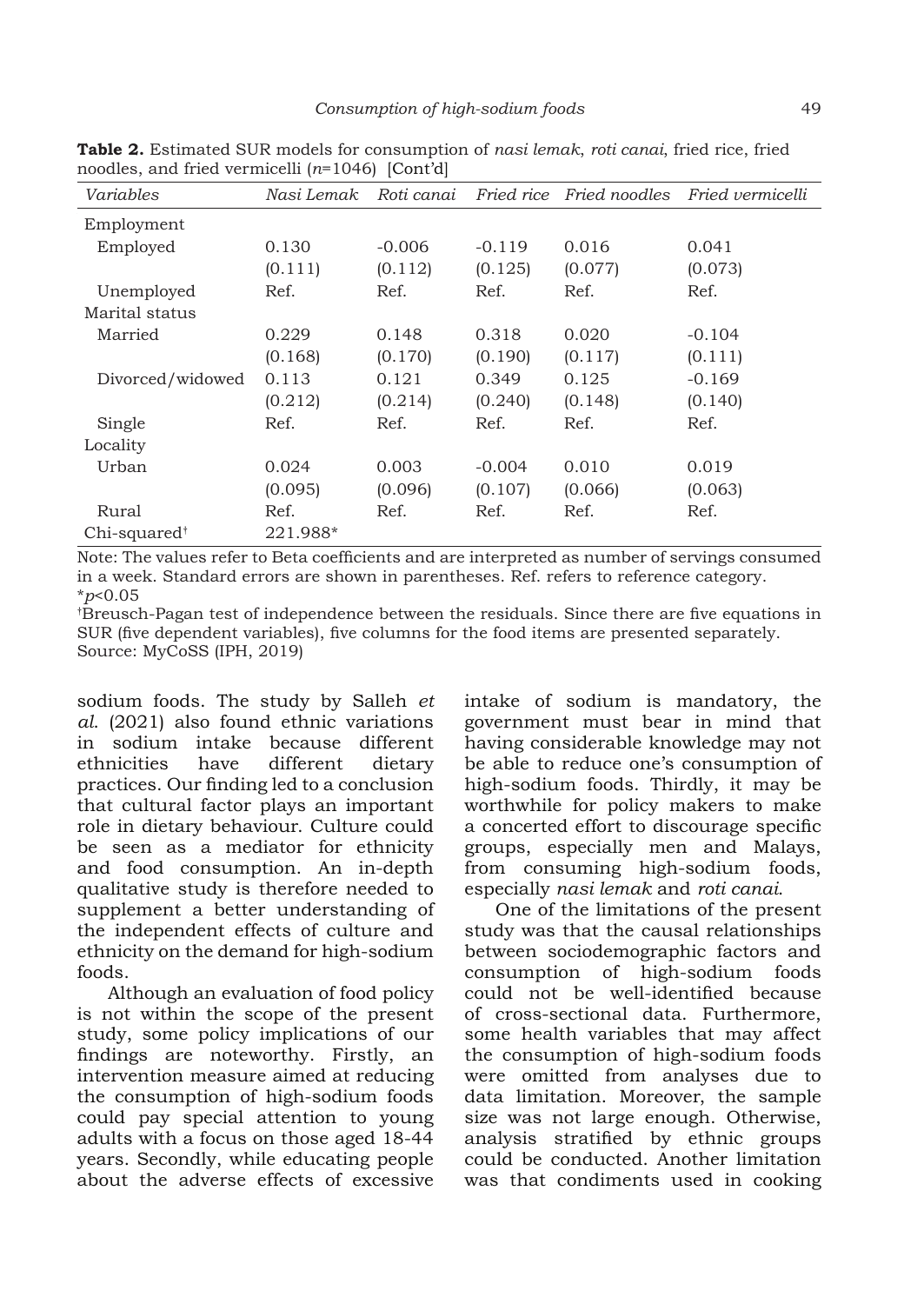and other food items that have highsodium content, such as salted fishes and anchovies, were not considered in the present study. Also, there was no complex sample analysis for the SUR. Otherwise, the SUR could be estimated based on three stages of sampling: 1) enumeration blocks; 2) living quarters; 3) members of households.

### **CONCLUSION**

Sociodemographic factors, such as age, education level, gender and ethnicity, are associated with consumption of high-sodium foods. In particular, adults are more likely to consume high-sodium foods if they are younger, less-educated, male or Malay. These sociodemographic differences need to be recognised in policy formulation.

#### **Acknowledgement**

This research was supported by the Ministry of Higher Education of Malaysia through the Fundamental Research Grant Scheme (FRGS/1/2018/SS08/UUM/02/6). The authors would like to thank the Director General of Health, Malaysia for his permission to use the data from the Malaysian Community Salt Survey (MyCoSS) and to publish this paper.

#### **Authors' contributions**

CYK, conceptualisation, funding acquisition, methodology, validation, formal analysis, investigation, writing of original draft, reviewing & editing manuscript, visualisation and supervision; SASN, methodology and validation; KCC, reviewing & editing manuscript; LHK, reviewing & editing manuscript; OMA, methodology and validation.

#### **Conflict of interest**

The authors have no competing interests to declare.

#### **References**

Abdul Aziz NS, Ambak R, Othman F, He FJ, Yusof M, Paiwai F, Abdul Ghaffar S, Mohd Yusof MF, Cheong SM, MacGregor G & Aris T (2021). Risk factors related with high sodium intake among Malaysian adults: Findings from the Malaysian Community Salt Survey (MyCoSS) 2017-2018. *J Health Popul Nutr* 40(S1):14.

- Aburto NJ, Ziolkovska A, Hooper L, Elliott P, Cappuccio FP & Meerpohl JJ (2013). Effect of lower sodium intake on health: Systematic review and meta-analyses. *BMJ* 346:f1326.
- Breush TS & Pagan AR (1980). The Lagrange multiplier test and its applications to model specification in econometrics. *Rev Econ Stud* 47:239-253.
- IPH (2019). *Malaysian Community Salt Survey (MyCoSS)*. Institute for Public Health, National Institutes of Health, Selangor.
- IPH (2020). *National Health and Morbidity Survey (NHMS) 2019*. Institute for Public Health, National Institutes of Health, Selangor.
- Meneton P, Lafay L, Tard A, Dufour A, Ireland J, Menard J & Volatier JL (2009). Dietary sources and correlates of sodium and potassium intakes in the French general population. *Eur J Clin Nutr* 63(10):1169-1175.
- Mestral C, Mayen AL, Petrovic D, Marques-Vidal P, Bochud M & Stringhini S (2017). Socioeconomic determinants of sodium intake in adult populations of high-income countries: A systematic review and meta-analysis. *Am J Public Health* 107(4):e1-e12.
- Miyagawa N, Okuda N, Nakagawa H, Takezaki T, Nishi N, Takashima N, Fujiyoshi A, Ohkubo T, Kadota A, Okamura T, Ueshima H, Okayama A & Miura K (2018). Socioeconomic status associated with urinary sodium and potassium excretion in Japan: NIPPON DATA2010. *J Epidemiol* 28(S3):S29-S34.
- Morrison AC & Ness RB (2011). Sodium intake and cardiovascular disease. *Annu Rev Public Health* 32:71-90.
- Souza JPM, Lima MM & Horta PM (2019). Diet quality among the Brazilian population and associated socioeconomic and demographic factors: Analysis from the National Dietary Survey 2008-2009. *J Acad Nutr Diet* 119(11):1866-1874.
- Salleh R, Ganapathy SS, Wong NI, Cheong SM, Ahmad MH, Palaniveloo L, Othman F, Baharudin A, Megat Radzi MR, Selamat R, Abd Aziz NS, Ambak R & Aris T (2021). Is socio-demographic status, body mass index, and consumption of food away from home associated with high sodium intake among adults in Malaysia?: Findings from the Malaysian Community Salt Survey (MyCoSS). *J Health Popul Nutr* 40(S1):12.